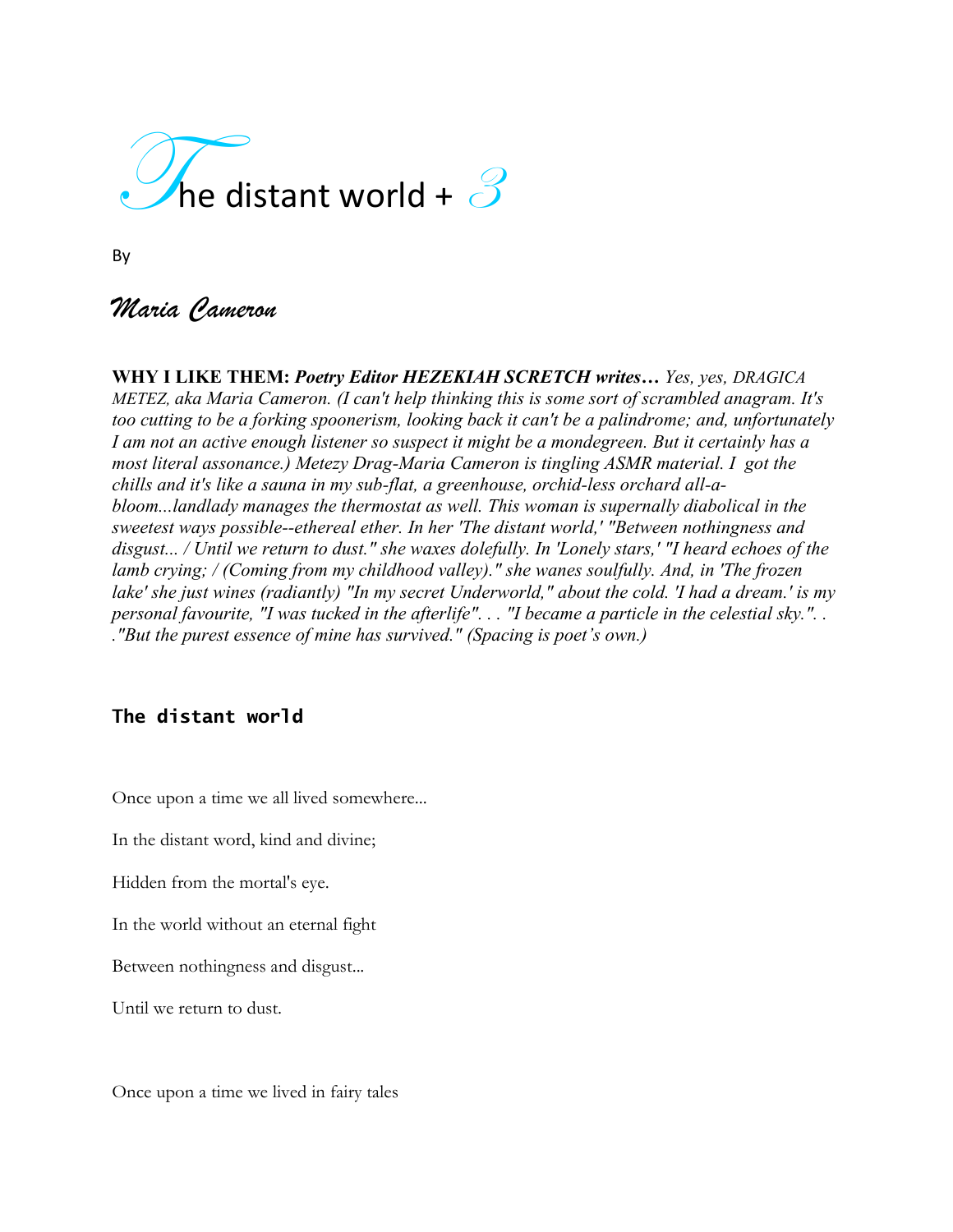Where the souls are more than shallow graves; Underneath the supreme warmth of dancing waves. We tasted the life of Disney's the 'Summer Magic' tale.

I lived somewhere. Once. In the world beyond the earthly dust. Beyond the silence of my shallow mind; In the magical interspace of Narnia.

But, I know that we are all going to live somewhere… Again… In the distant word, kind and divine; Hidden from the mortal's eye.

#### **Lonely stars**

I heard echoes of the lamb crying; (Coming from my childhood valley). The darkness was boiling in the winter's cauldron. All those flames within my soul And in my hands, Became clearer as the night came. My quiet lamb became so loud. "Cry no more."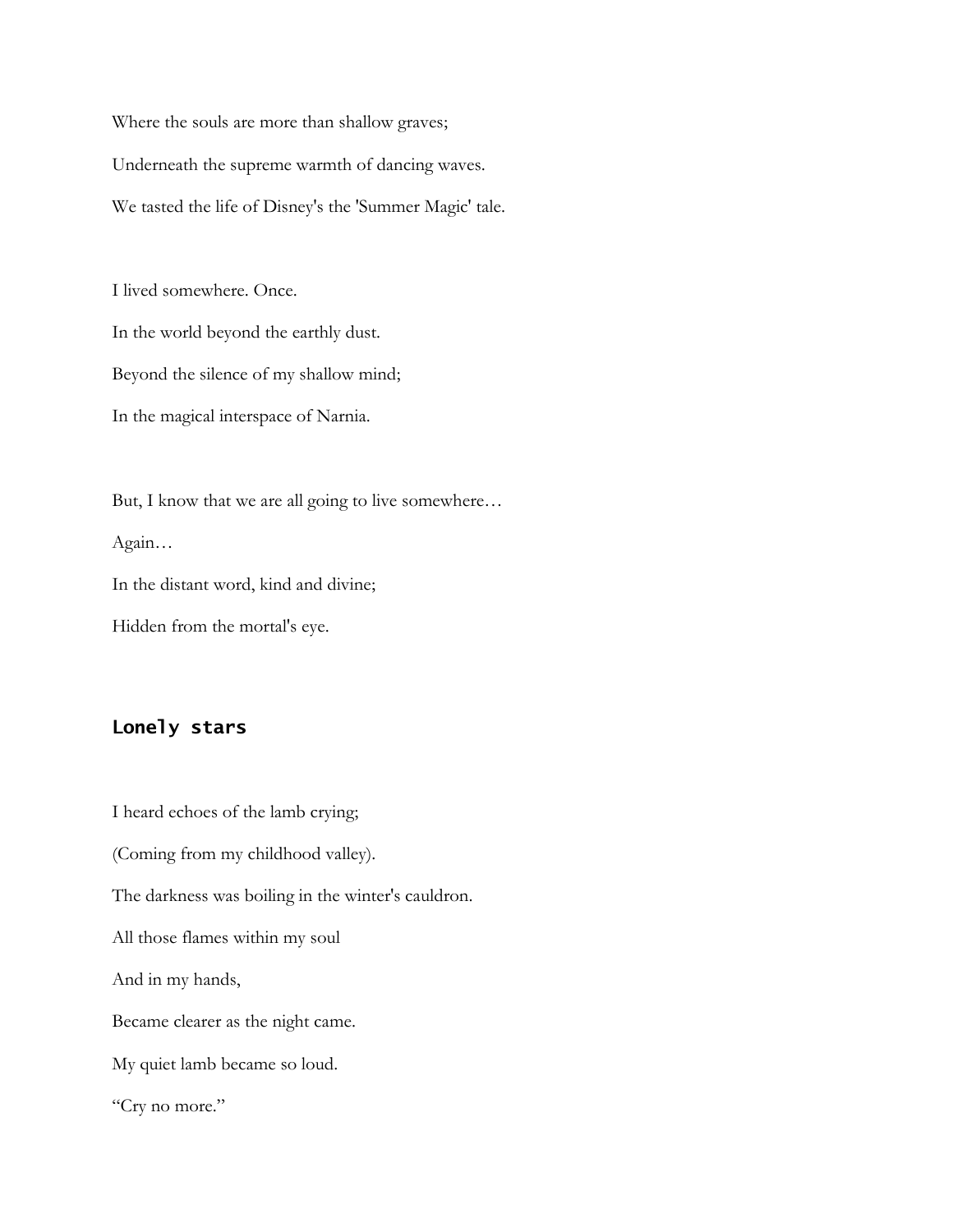You will be saved by the break of dawn.

As soon as I saw you, I knew:

'I have found the lost spirit of mine.'

I can tell by the bright shades behind your eyes,

The sun will rise above the murky shadows of our lonely stars.

### **The frozen lake**

*Our souls wear radiant clothes, But remain inferior to Heaven. We're all wanderers in Dante's Inferno.*

In my secret Underworld,

The cold wind blows

For all dead souls.

The snow is blood red

And December never ends.

The ice-cold rain

Stabs like a sharp blade.

December is eternal in the Valley of Death.

I can feel the shivers of Winter

Within the frozen lake of my invisible pain.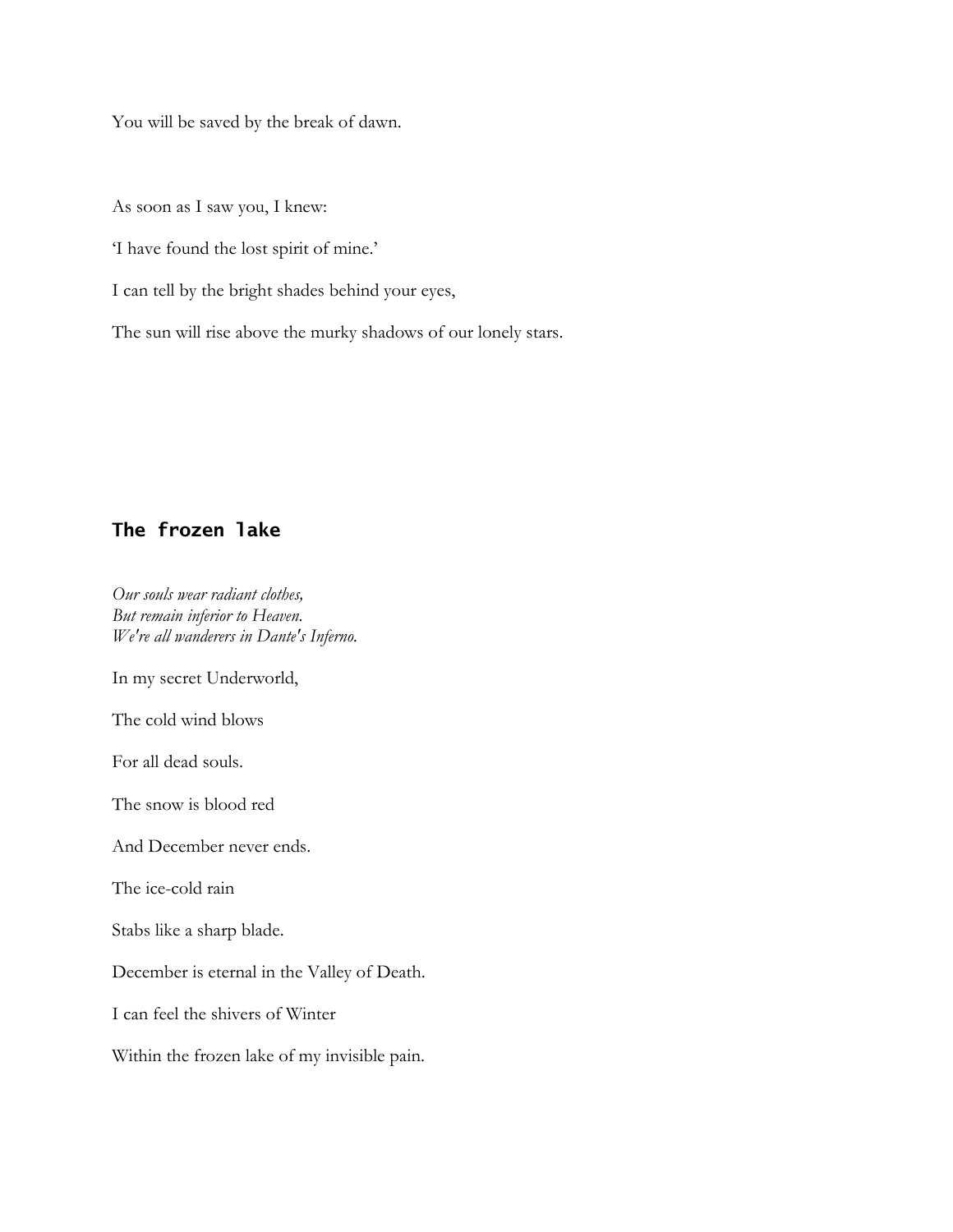I have dived into the ocean Of boiling rage.

It's hardly the abstract art,

It's the symphony of life.

Now,

I am travelling with the shadows of the night, Within the silver moonlight. I am travelling to my haunted subliminal cell. (Hidden in my secret, private hell)

The melancholy never fails to visit, "It smells like teen spirit." After the recent soul drought Another poem has gone to draft.

Tear it apart and "take another piece of my heart".

# **I had a dream**

I was tucked in the afterlife

There was no sunshine or break of dawn.

I found myself suffering on my own.

The silent prayer was coming from above.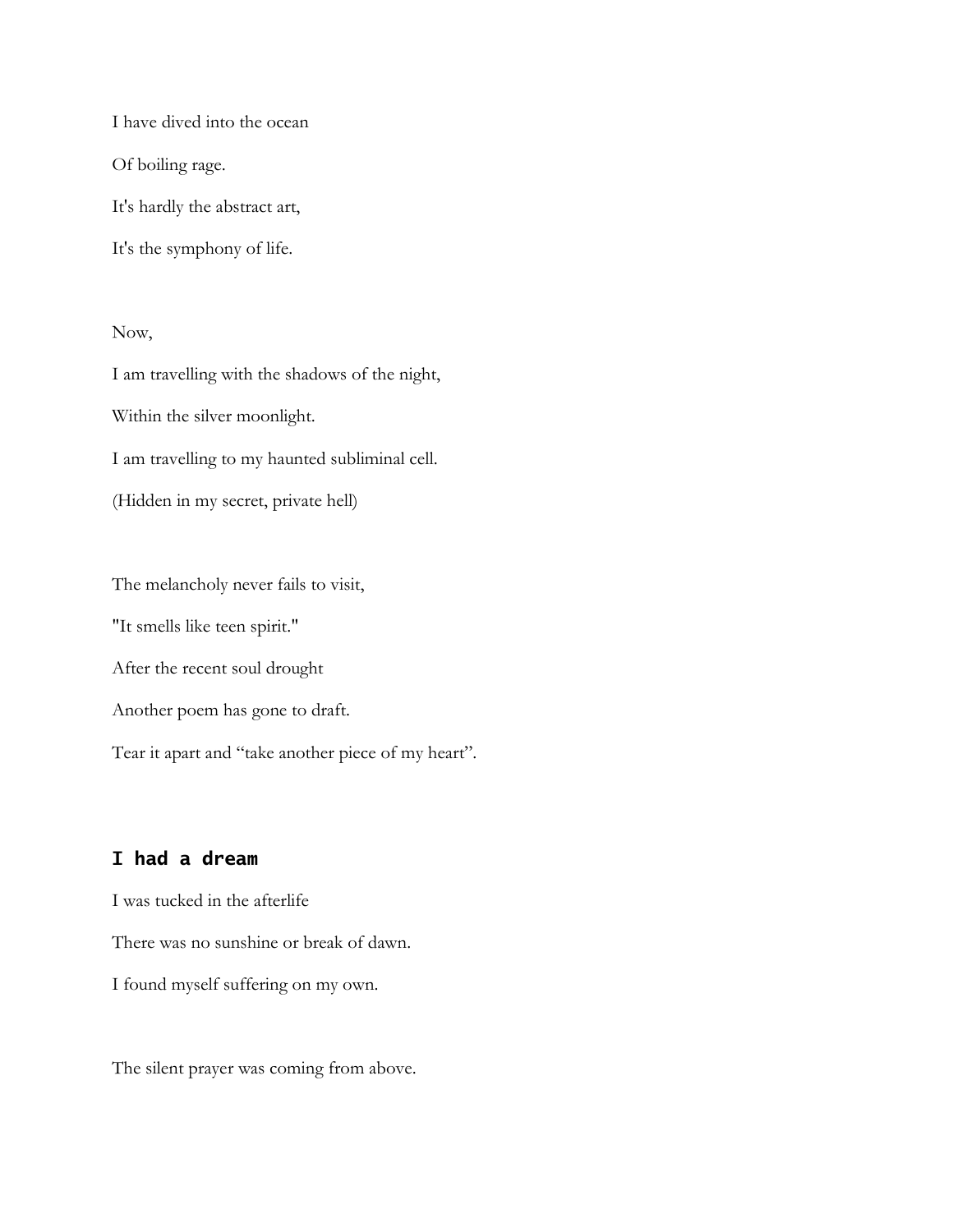Just before the Apocalyptic Sunrise

All the wanderers have found the promised land.

The silent whispers had gone.

I found a home

In the vault of heaven

(above the oak tree);

Where I played as a kid.

In my dream,

I became a particle in the celestial sky.

I was the sacred rain.

I came down from the heaven above

To save you from the pain.

I have aged a century (in a year) within the dream.

My face has become the virtual memory.

But the purest essence of mine has survived.

**THE POET SPEAKS:** *I believe that poetry is therapeutic. Writing helps me to find a condition of serenity within. I observe my soul as a symphony orchestra. If I cannot find the words, I escape my inner harmony. True serenity is a primordial state of mind and poems help to achieve it. In other words, writing is vital for me. There is no harmony in our general surroundings, and everything around us is in a condition of steady variability. I have successfully found my inner harmony since I have started to write poems and short stories. On paper, the chaotic environment is less significant. Invisible "events" within me are fundamental. The emotional pain is the greatest inspiration for my poems. My favorite writers are Miroslav Krleza, Rainer Maria Rilke, Shirley Jackson and Stephen King. They have made the stylistic impact on me.*